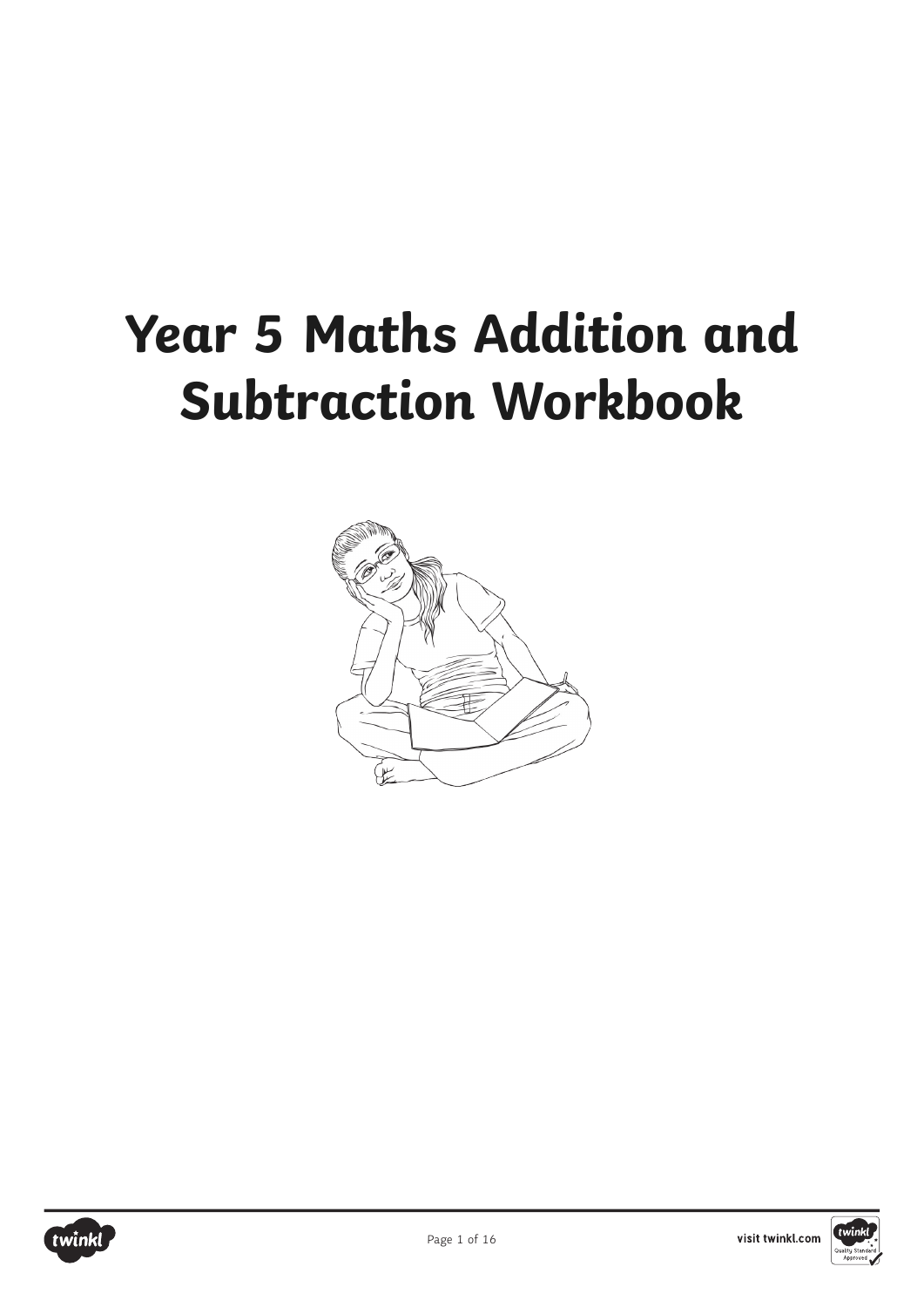# **Year 5 Maths Addition and Subtraction Workbook**

### **Year 5 Programme of Study – Addition and Subtraction**

| <b>Statutory Requirements</b>                                                                                                                   | Worksheet                                                                                                                              | Page<br><b>Number</b>                      | <b>Notes</b> |
|-------------------------------------------------------------------------------------------------------------------------------------------------|----------------------------------------------------------------------------------------------------------------------------------------|--------------------------------------------|--------------|
| Add and subtract whole<br>numbers with more than 4<br>digits, including using formal<br>written methods (columnar<br>addition and subtraction). | Addition with 5 digit numbers<br>Subtraction with 5 digit<br>numbers                                                                   | 3<br>4                                     |              |
| Add and subtract numbers<br>mentally with increasingly<br>large numbers.                                                                        | <b>Mental Maths Adding</b><br>Worksheets<br>Subtracting Multiples of 1000<br>Adding Multiples of 1000<br>Mental Calculations Challenge | $5 - 6$<br>$\overline{7}$<br>8<br>$9 - 10$ |              |
| Use rounding to check<br>answers to calculations and<br>determine, in the context of a<br>problem, levels of accuracy.                          | Using Rounding to Check<br>Answers<br>Rounding in Context                                                                              | 11<br>$12 - 13$                            |              |
| Solve addition and<br>subtraction multi-step<br>problems in contexts, deciding<br>which operations and<br>methods to use and why.               | Spend Your Lottery Winnings<br>Multi-Step Addition and<br><b>Subtraction Problems</b>                                                  | $14 - 15$<br>$16 - 17$                     |              |



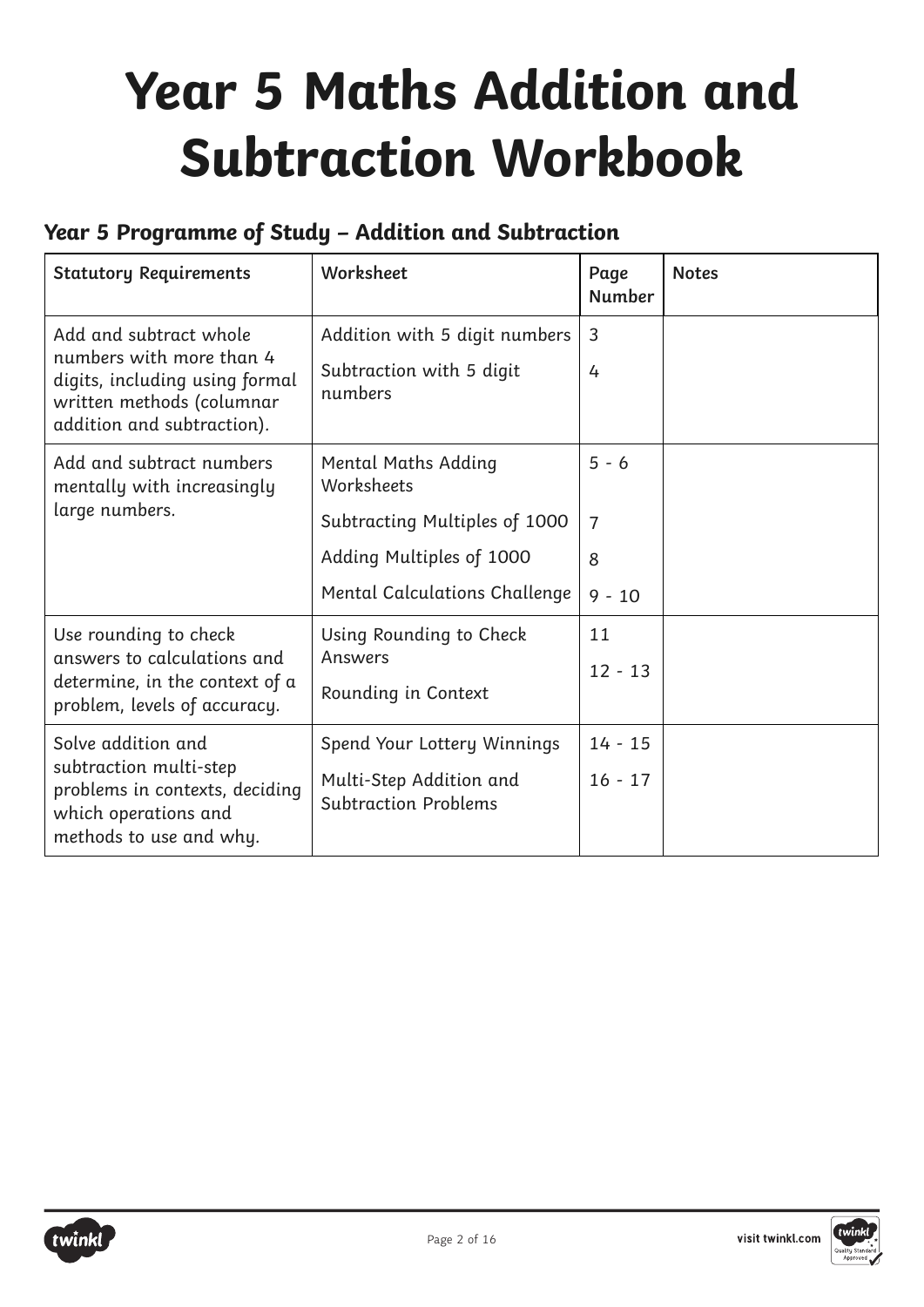# **Addition With 5 Digit Numbers**

| 1.  | 56833<br>$+44105$ | 2.  | 68640<br>$+28360$ | 3.  | 92195<br>$+17742$ |
|-----|-------------------|-----|-------------------|-----|-------------------|
|     |                   |     |                   |     |                   |
| 4.  | 28446<br>$+55824$ | 5.  | 68586<br>$+75019$ | 6.  | 94929<br>$+68567$ |
| 7.  | 84658<br>$+85858$ | 8.  | 71778<br>$+88411$ | 9.  | 34522<br>$+45861$ |
| 10. | 99394<br>$+46453$ | 11. | 98584<br>$+52426$ | 12. | 16373<br>$+26611$ |



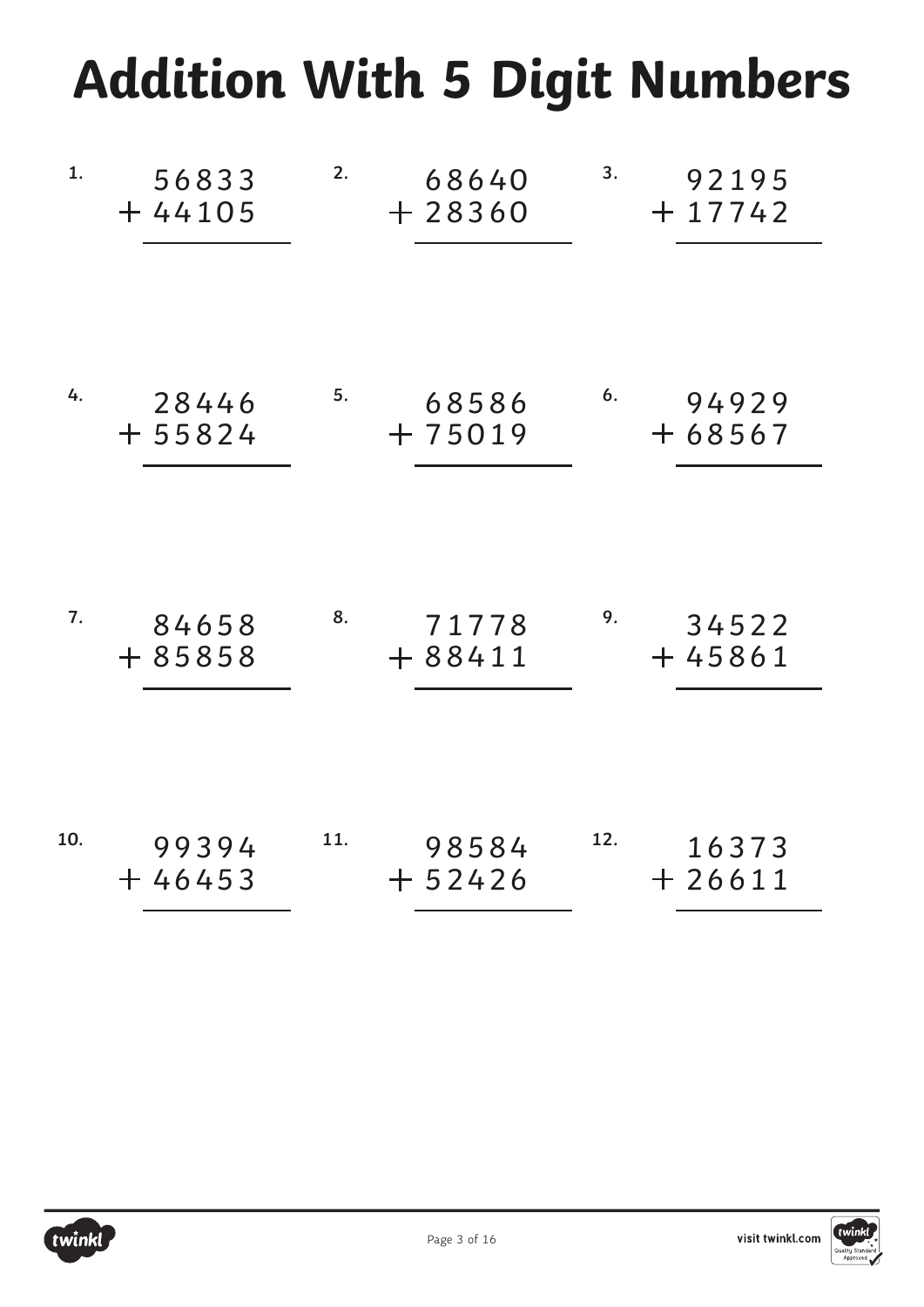## **Subtraction With 5 Digit Numbers**

| 1.74321                  | 2. $52413$                   | 3. 85232                |
|--------------------------|------------------------------|-------------------------|
| $-13934$                 | $-23120$                     | -71401                  |
| 4. $32653$               | 5. 53145                     | 6.46581                 |
| $-18341$                 | $-32672$                     | $-13623$                |
| 85913<br>7.<br>$-33575$  | $8. \quad 29314$<br>$-13023$ | 9. 25521<br>$-12014$    |
| 91789<br>10.<br>$-58816$ | 11. 73471<br>$-64342$        | 12. $76743$<br>$-62102$ |



visit twinkl.com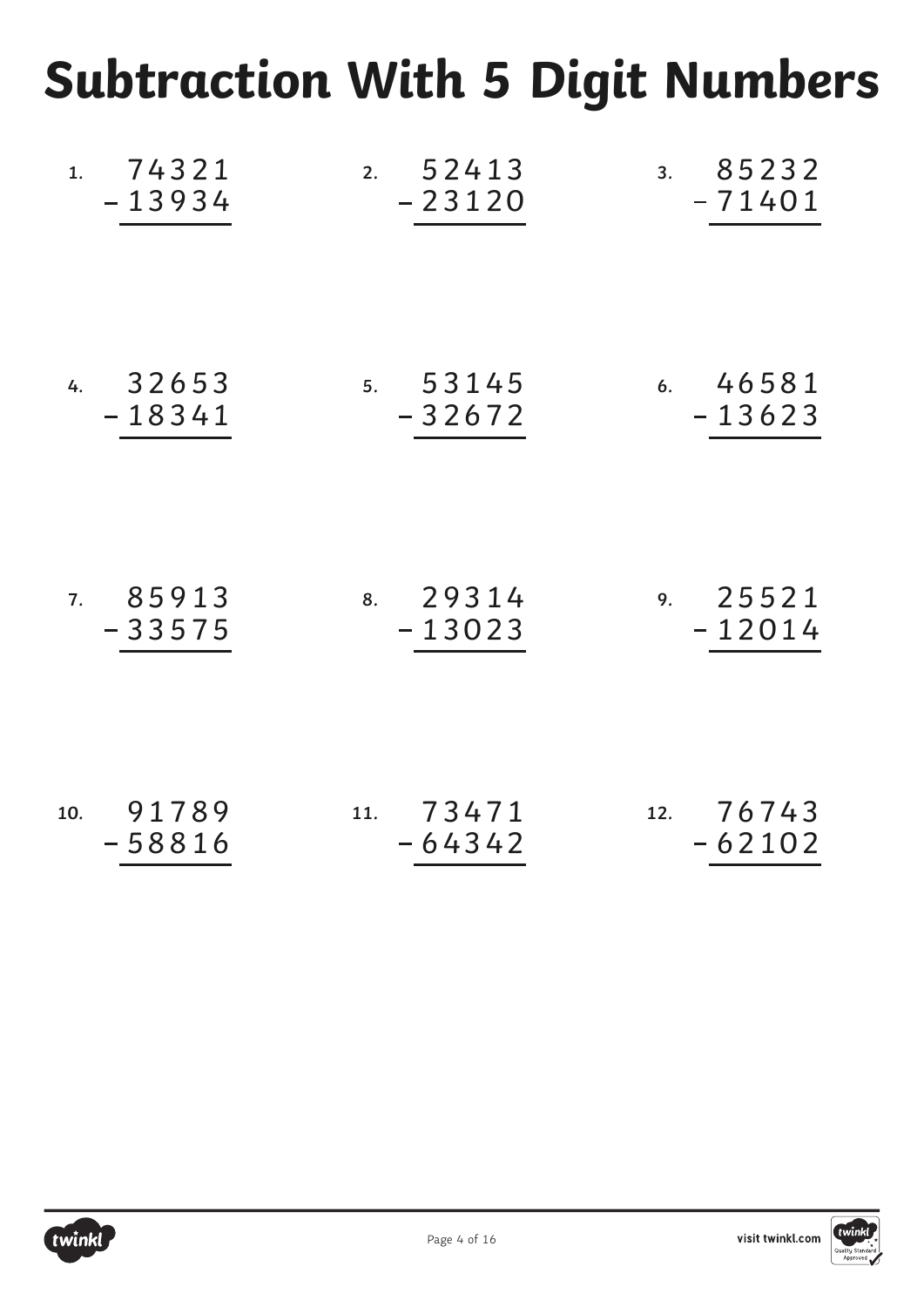# **Mental Maths Adding**

Read the problems and answer them in your head.

- **1.** Add together 40p, 70p and 30p.
- **2.** What is the total of 15, 19 and 23?
- **3.**  Lauren was given some money for her birthday. Her brother gave her £2.50, her sister gave her £1.00 and her grandma gave her £4.50. How much did she get in total?
- **4.**  Omar collects 68 bus tickets and 34 train tickets. How many does he have in total.
- **5.** Caroline has 2 bags of apples. One bag has 13 red apples in and the other bag has 24 green apples. How many apples does she have in total?
- **6.** What is the sum of 38, 20 and 87?
- **7.**  Samir buys three chocolate bars. The first costs 62p, the second costs 59p and the last costs 70p. How much did he spend in total?
- **8.** A teacher gives out 16 pencils on Monday, 22 on Tuesday and 29 on Thursday. How many pencils did she give out in total.
- **9.** How much is 84p plus 39p plus 47p?
- **10.**  Three sacks of potatoes were delivered to a shop. They weighed 18kg, 35 kg and 27kg. How much did they weigh in total?
- **11.** Hannah has 58p and Max has 74p. How much do they have in total?
- **12.**  Jenny runs for 46 seconds and Ali runs for 73 seconds. What was the total time they ran for?
- **13.** A shop has 78 ripe plums and 22 rotten ones. How many plums are there altogether?
- **14.** What is the total when 72 is added to 38?
- **15.** Mohammed finds 73p on is way to school and 12p on his way home. How much did he find in total?
- **16.**  Tarek collects drawings of owls. He has 24 drawings and his friend gives him 16. How many drawings does he have now?
- 17. There are 32 children in one class and 28 children in another. What is the sum of the children in both classes?
- **18.**  Scott has 39p and Robert has 84p. What is the total amount of money?
- **19.** Ashton gets 59p pocket money. She then finds 65p under her bed. How much does she have in total?
- **20.** What is the total when 34 is added to 49?



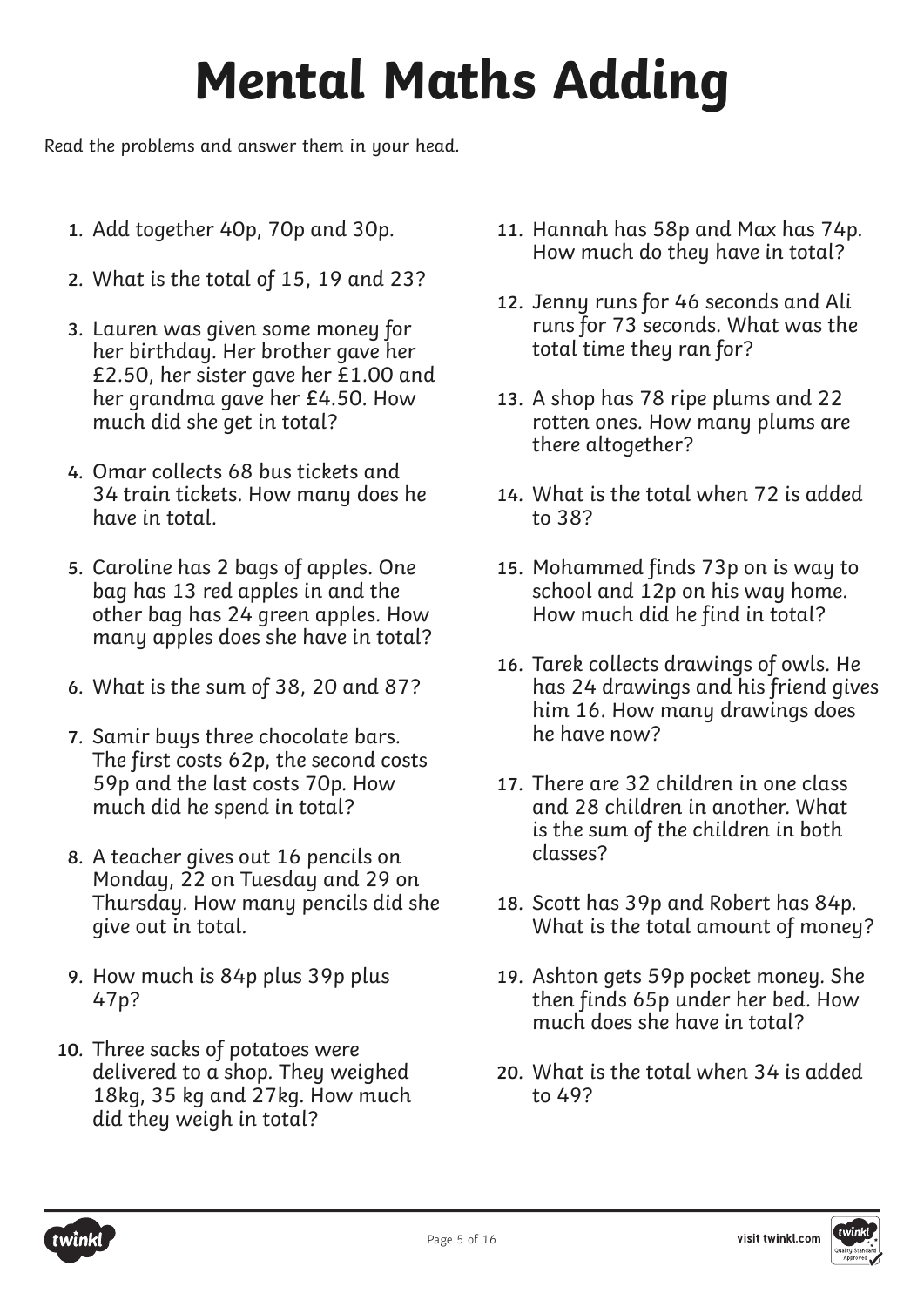# **Subtracting Multiples of 1000**

| 1. $6438 - 3000 =$  | 16. 11 052 - 5000 =     |
|---------------------|-------------------------|
| $2.3049 - 2000 =$   | 17. $17993 - 7000 =$    |
| $3.9823 - 5000 =$   | 18. 55 702 - 6000 =     |
| 4. $6234 - 4000 =$  | 19. 89 362 - 3000 =     |
| 5. $7905 - 6000 =$  | 20. 203 905 - 4000      |
| 6. $4369 - 2000 =$  | $21.194641 - 9000 =$    |
| $7.6099 - 3000 =$   | 22. 501 785 - 3000      |
| 8. $2997 - 2000 =$  | $23.73043 - 3000 =$     |
| $9.7804 - 6000 =$   | $24.604234 - 4000 =$    |
| 10. $9993 - 5000 =$ | $25.70382 - 5000 =$     |
| 11. $8661 - 8000 =$ | $26.652802 - 6000 =$    |
| 12. $6880 - 5000 =$ | $27.91863 - 7000 =$     |
| 13. $4820 - 2000 =$ | $28.600788 - 9000 =$    |
| $14.6713 - 4000 =$  | $29.80261 - 7000 =$     |
| 15. $9778 - 9000 =$ | 30. $1000000 - 10000 =$ |

### **Challenge**

Can you subtract 2002, 3030 or 4400 or other multiples of 1001, 1010 or 1100 from some of the questions? What about multiples of 10 000?

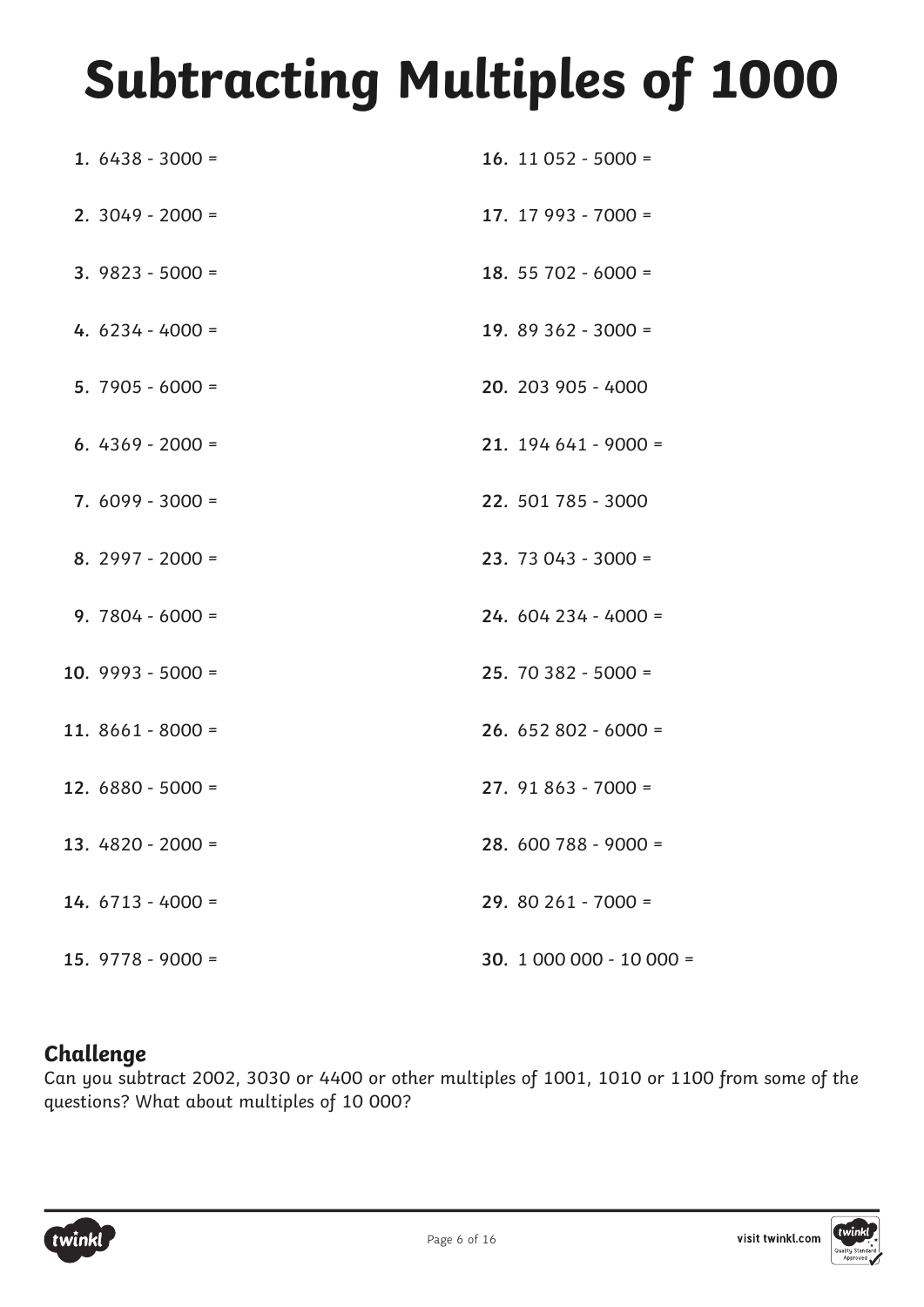# **Adding Multiples of 1000**

| 1. $2358 + 2000 =$  | 16. 11 $666 + 8000 =$  |
|---------------------|------------------------|
| 2. $4829 + 3000 =$  | 17. 13 $647 + 5000 =$  |
| $3.8083 + 4000 =$   | 18. 28 902 + 9000 =    |
| 4. $3850 + 5000 =$  | 19. 29 023 + 4000 =    |
| $5.7862 + 3000 =$   | 20. 300 456 + 6000 =   |
| 6. $3409 + 4000 =$  | $21. 156 982 + 4000 =$ |
| $7.6749 + 2000 =$   | 22. 289 505 + 8000 =   |
| 8. $5597 + 4000 =$  | 23. 56 903 + 9000 =    |
| $9.1006 + 8000 =$   | $24.707034 + 3000 =$   |
| 10. $385 + 7000 =$  | $25.38892 + 7000 =$    |
| 11. $8763 + 2000 =$ | $26.579902 + 8000 =$   |
| 12. $9015 + 3000 =$ | 27. 79 672 + 6000 =    |
| 13. $6530 + 3000 =$ | $28.399084 + 7000 =$   |
| 14. $1165 + 8000 =$ | $29.60271 + 4000 =$    |
| 15. $4708 + 4000 =$ | 30. 996 000 + 6000 =   |

### **Challenge**

Can you add 2002, 3030 or 4400 or other multiples of 1001, 1010 or 1100 to some of the questions? What about multiples of 10 000?



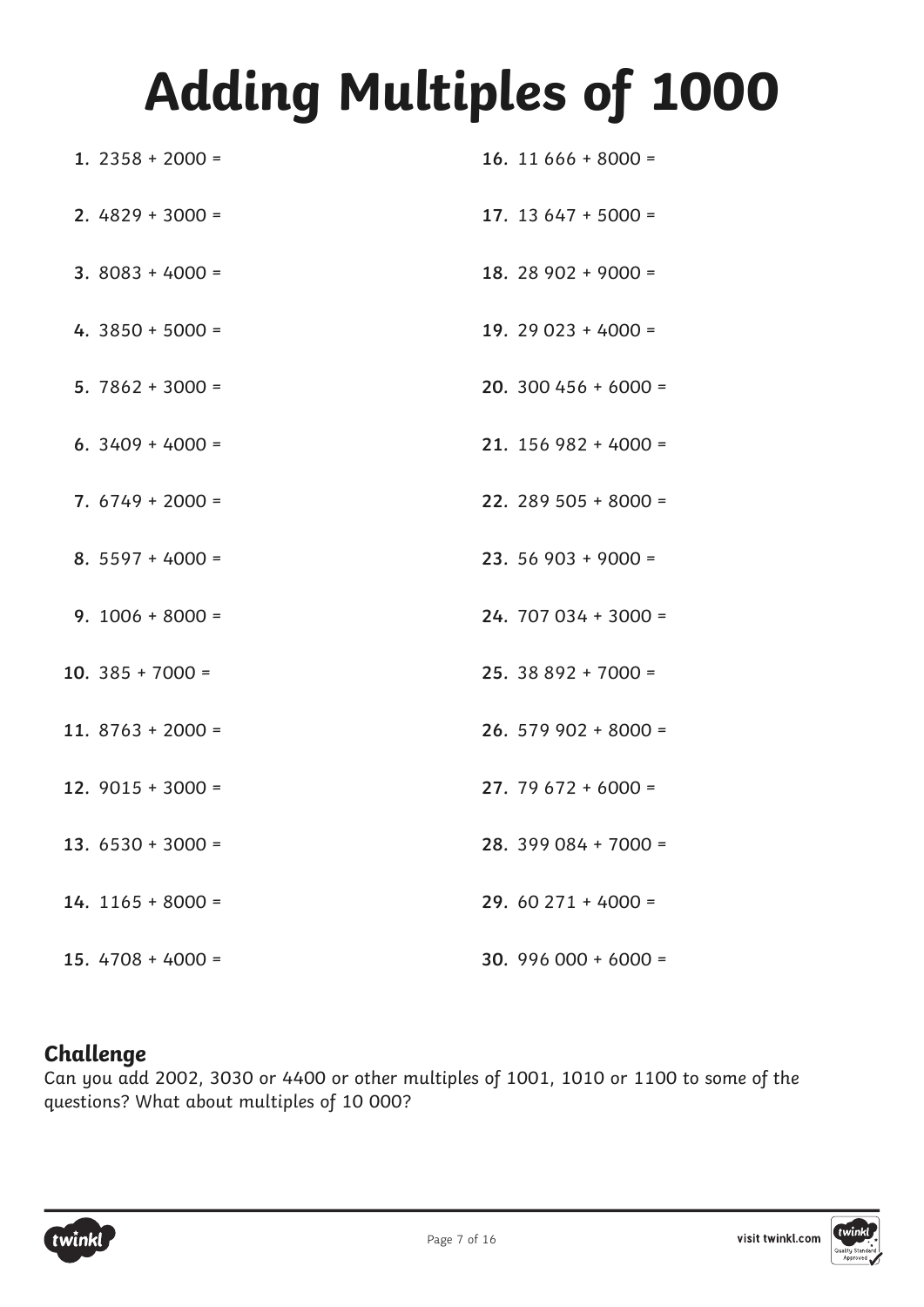# **Mental Calculations Challenge**

Look at the varied addition and subtraction calculations below and work your way through them. See how many points you can score. You could play against others or set yourself a time limit.

### **Scoring system:**

Score 2 points for every correct answer achieved after using a written method of calculation.

Score 0 points for any incorrect answer achieved after using a written method of calculation.

Score 3 points for every correct answer achieved after a mental calculation

Score 1 point for each incorrect answer achieved after using a mental calculation.



| 2. $14.6 + 6.14 =$ |  |  |  |  |  |  |  |  |  |
|--------------------|--|--|--|--|--|--|--|--|--|
|                    |  |  |  |  |  |  |  |  |  |
|                    |  |  |  |  |  |  |  |  |  |
|                    |  |  |  |  |  |  |  |  |  |
|                    |  |  |  |  |  |  |  |  |  |
|                    |  |  |  |  |  |  |  |  |  |
|                    |  |  |  |  |  |  |  |  |  |
|                    |  |  |  |  |  |  |  |  |  |





| $5.9999 + 3 =$ |  |  |  |  |  |  |  |  |
|----------------|--|--|--|--|--|--|--|--|
|                |  |  |  |  |  |  |  |  |
|                |  |  |  |  |  |  |  |  |
|                |  |  |  |  |  |  |  |  |
|                |  |  |  |  |  |  |  |  |
|                |  |  |  |  |  |  |  |  |
|                |  |  |  |  |  |  |  |  |
|                |  |  |  |  |  |  |  |  |
|                |  |  |  |  |  |  |  |  |







**7.** 0.73 + 0.37 =



**8.** 100 – 0.1 =

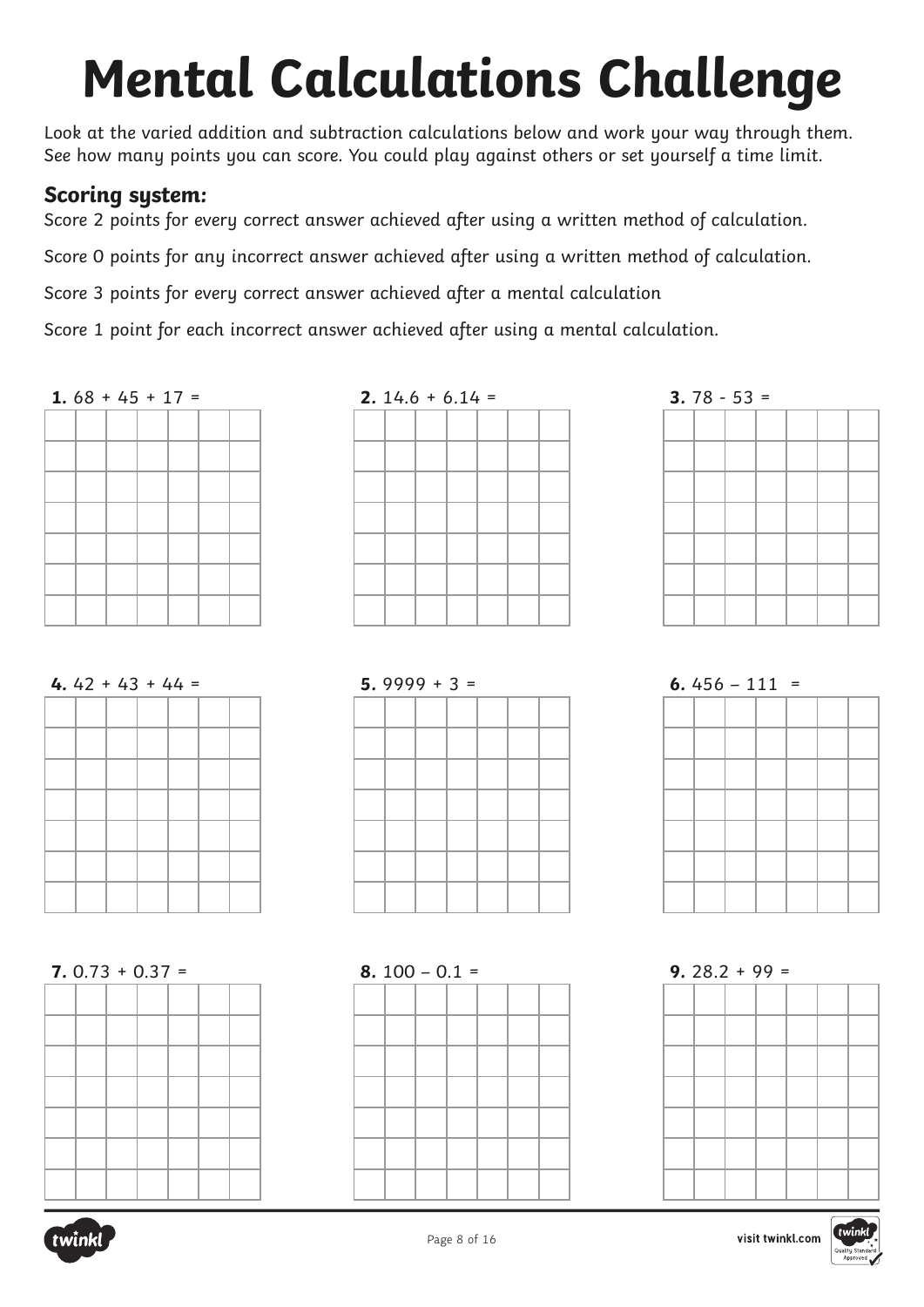### **10.** 134 + 375 =

### **11.** 4586 – 1471 =

# **12.** 47 001 – 59 =



| 14. 100 000 - 10 000 = |  |  |  |  |  |  |  |  |
|------------------------|--|--|--|--|--|--|--|--|
|                        |  |  |  |  |  |  |  |  |
|                        |  |  |  |  |  |  |  |  |
|                        |  |  |  |  |  |  |  |  |
|                        |  |  |  |  |  |  |  |  |
|                        |  |  |  |  |  |  |  |  |
|                        |  |  |  |  |  |  |  |  |
|                        |  |  |  |  |  |  |  |  |
|                        |  |  |  |  |  |  |  |  |

|  | $15.5362 + 99 =$ |  |  |
|--|------------------|--|--|
|  |                  |  |  |
|  |                  |  |  |
|  |                  |  |  |
|  |                  |  |  |
|  |                  |  |  |
|  |                  |  |  |
|  |                  |  |  |
|  |                  |  |  |

**16.** 408 – 19 =





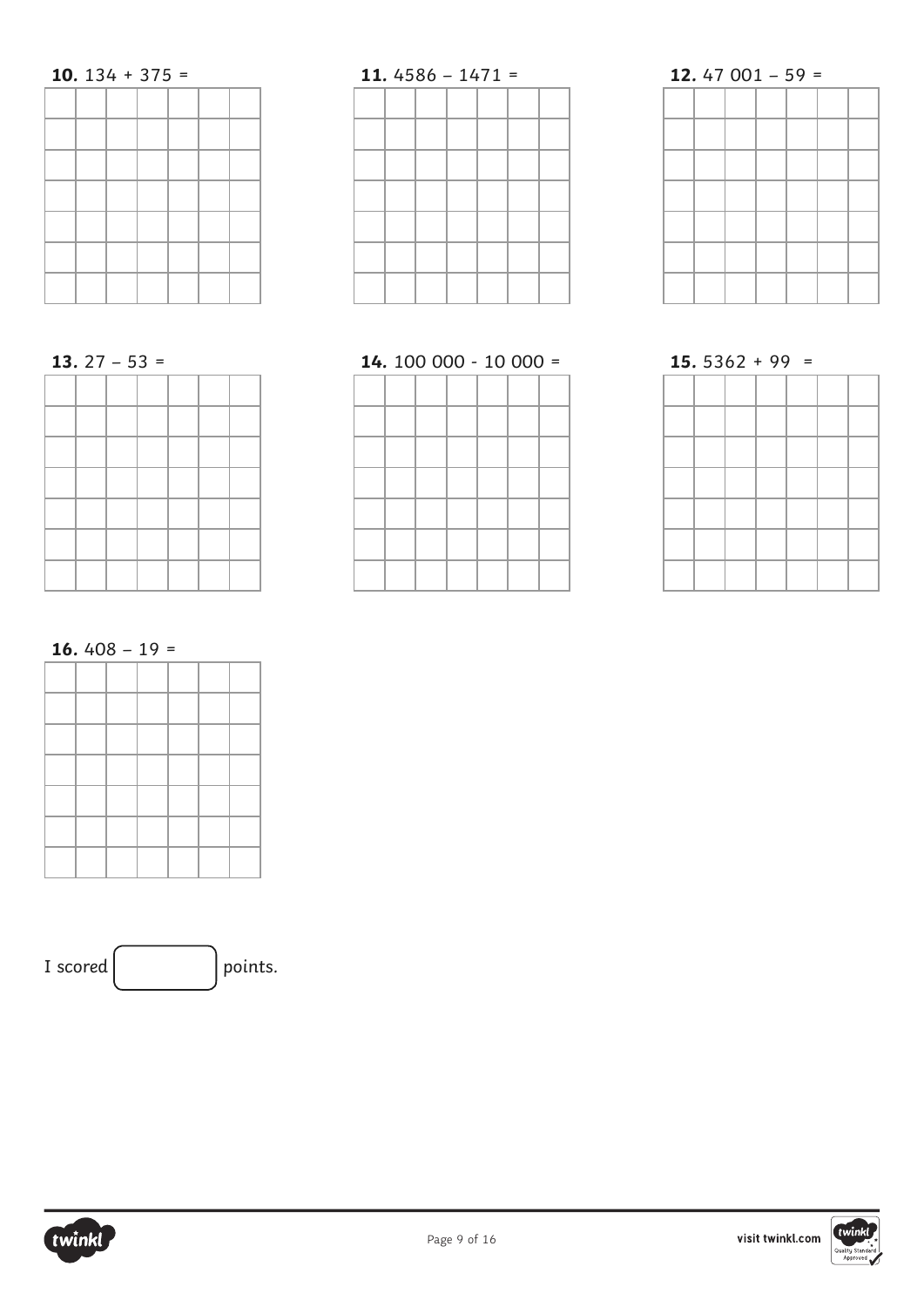# **Using Rounding to Check Answers**

Round these numbers to the nearest 100 and perform a mental calculation. Decide if your answer is close enough to the answer given to suggest that it is correct.

|      | Calculation                   | Rounded<br>Approximation | Does the original<br>answer look correct<br>based on rounded<br>estimation? | <b>Corrected Answer</b><br>if necessary<br>(You may need to<br>recalculate) |
|------|-------------------------------|--------------------------|-----------------------------------------------------------------------------|-----------------------------------------------------------------------------|
| e.g. | $ 325.7 + 485.4 = 911.1$      | $300 + 500 = 800$        | No                                                                          | 811.1                                                                       |
| 1.   | $615 + 391 = 906$             |                          |                                                                             |                                                                             |
| 2.   | $872 + 211 - 1083$            |                          |                                                                             |                                                                             |
| 3.   | $235.3 + 258.9 = 512.12$      |                          |                                                                             |                                                                             |
| 4.   | $475.23 + 596.98 = 1172.21$   |                          |                                                                             |                                                                             |
| 5.   | $4567 + 3219 = 7786$          |                          |                                                                             |                                                                             |
| 6.   | $5387.3 + 2418.8 = 7806.1$    |                          |                                                                             |                                                                             |
| 7.   | $4879.54 + 2712.89 = 7952.43$ |                          |                                                                             |                                                                             |
| 8.   | $97433 + 87679 = 181152$      |                          |                                                                             |                                                                             |

Round these numbers to the nearest ten and perform a mental calculation. Decide if your answer is close enough to the answer given to suggest that it is correct.

|      | Calculation                  | Rounded<br>Approximation | Does the original<br>answer look correct<br>based on rounded<br>estimation? | Corrected Answer<br>if necessary (You<br>may need to<br>recalculate) |
|------|------------------------------|--------------------------|-----------------------------------------------------------------------------|----------------------------------------------------------------------|
| e.g. | $456 + 242 = 698$            | $460 + 240 = 700$        | Yes!                                                                        |                                                                      |
| 1.   | $371 + 287 = 558$            |                          |                                                                             |                                                                      |
| 2.   | $548 + 342 = 890$            |                          |                                                                             |                                                                      |
| 3.   | $784 + 329 = 1113$           |                          |                                                                             |                                                                      |
| 4.   | $234.8 + 172.9 = 307.7$      |                          |                                                                             |                                                                      |
| 5.   | $896.6 + 402.7 = 1299.3$     |                          |                                                                             |                                                                      |
| 6.   | $345.45 + 378.31 = 623.76$   |                          |                                                                             |                                                                      |
| 7.   | $1762.99 + 37.22 = 2100.11$  |                          |                                                                             |                                                                      |
| 8.   | $4873.23 + 151.82 = 5025.05$ |                          |                                                                             |                                                                      |

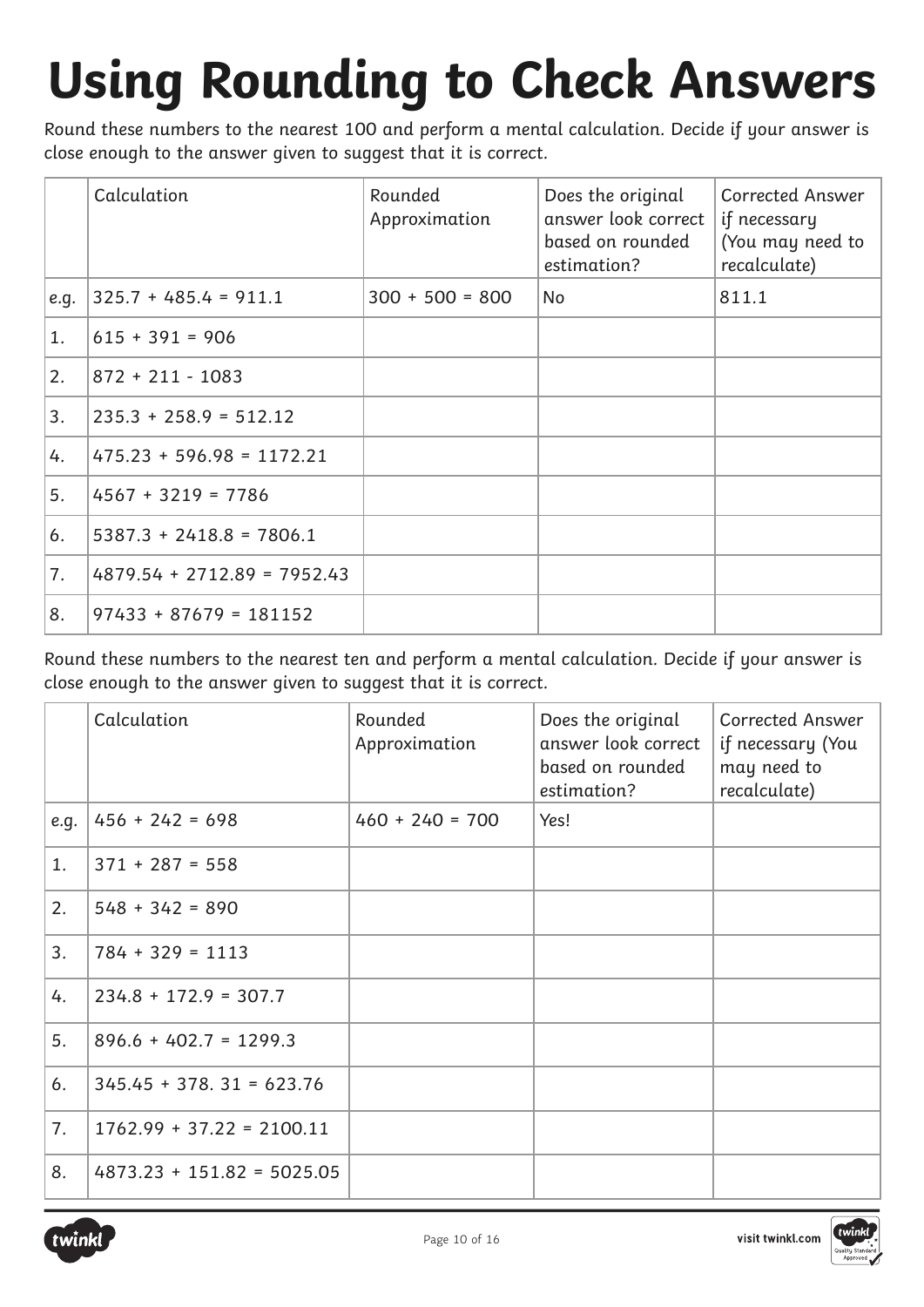Look at the answers to these word problems. Can you suggest what a sensible rounded answer would be and why? Look at the answers to these word problems. Can you suggest what a sensible rounded answer would be and why?

| Question                                                                                                                                                                                                      | Calculation                | Units  | Rounded<br>Answer | Reasoning                                                                                                                         |
|---------------------------------------------------------------------------------------------------------------------------------------------------------------------------------------------------------------|----------------------------|--------|-------------------|-----------------------------------------------------------------------------------------------------------------------------------|
| weeks to save up for it - how much<br>that costs £112 and he has 27<br>should he save per week?<br>e.g. If George wants to buy a tablet                                                                       | $112 \div 27 = 4.14811481$ | Pounds | £4.15             | sum of money above what he needs so<br>enough.<br>I have routed it to the nearest actual<br>he can save real money and still have |
| 1. Charlie watts to make a rope<br>calculated that he will need 6<br>bridge in his garden. He has<br>pieces of rope each 1.23 cm long.<br>how much will he need to buy?<br>The shop sells rope by the metre – | $1.23 \times 6 = 7.38$     |        |                   |                                                                                                                                   |
| 2.<br>There are 137 people going on the<br>buses will need to be booked for<br>trip to zoo and each minibus can<br>the trip?<br>take 13 passengers. How many                                                  | $137 \div 13 = 10.538461$  |        |                   |                                                                                                                                   |





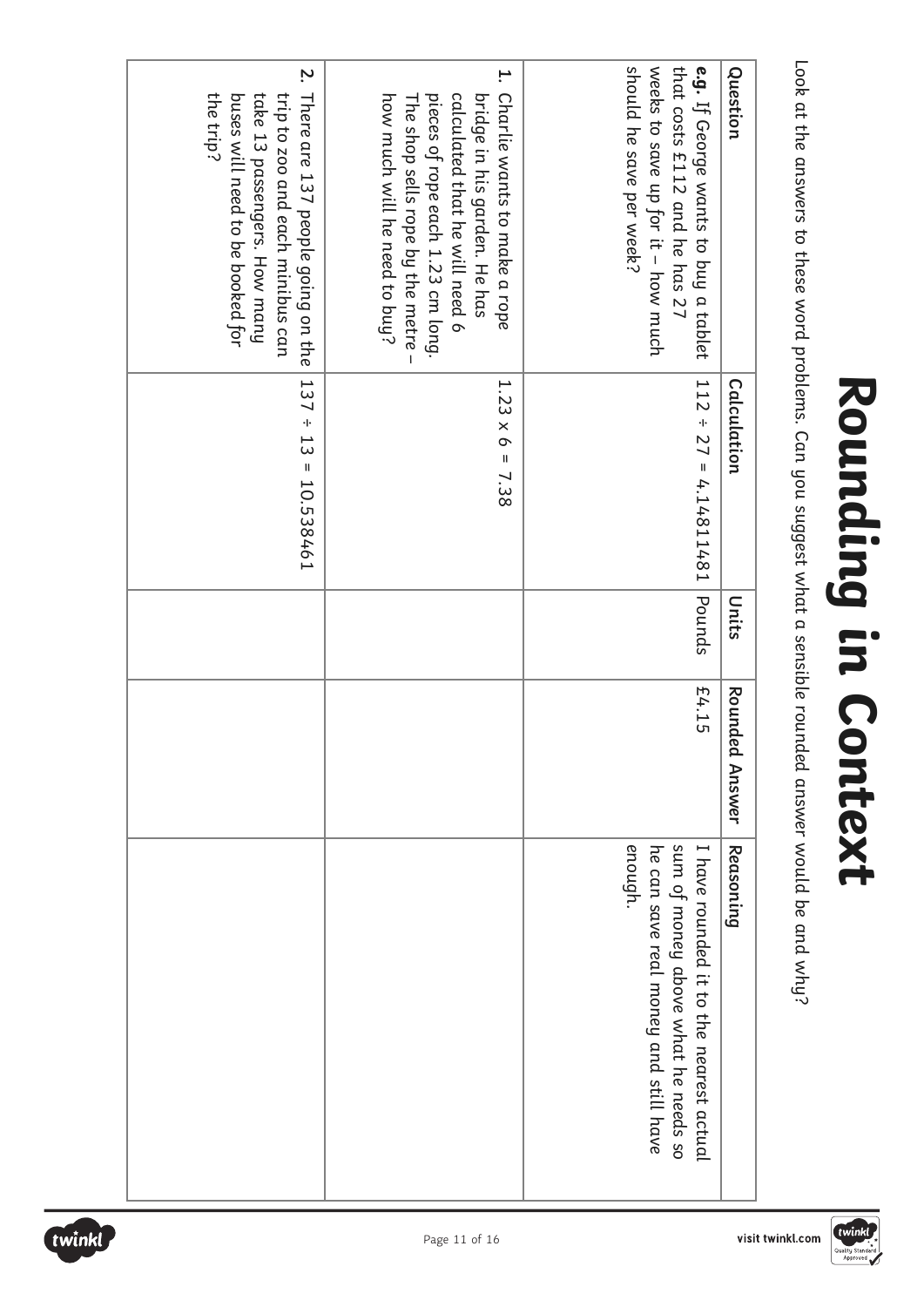| 4.                                                                                                                                                                                                  | $\ddot{\bm{z}}$                                                                                                                                                                                                                                                                                                      | Z.                                                                                                                                                                                                 | ۳.                                                                                                                                         |
|-----------------------------------------------------------------------------------------------------------------------------------------------------------------------------------------------------|----------------------------------------------------------------------------------------------------------------------------------------------------------------------------------------------------------------------------------------------------------------------------------------------------------------------|----------------------------------------------------------------------------------------------------------------------------------------------------------------------------------------------------|--------------------------------------------------------------------------------------------------------------------------------------------|
|                                                                                                                                                                                                     | need?                                                                                                                                                                                                                                                                                                                |                                                                                                                                                                                                    |                                                                                                                                            |
|                                                                                                                                                                                                     |                                                                                                                                                                                                                                                                                                                      |                                                                                                                                                                                                    |                                                                                                                                            |
|                                                                                                                                                                                                     |                                                                                                                                                                                                                                                                                                                      | answer be in the quiz?                                                                                                                                                                             | to finish the book?                                                                                                                        |
|                                                                                                                                                                                                     |                                                                                                                                                                                                                                                                                                                      |                                                                                                                                                                                                    |                                                                                                                                            |
| them 2 hrs 44 mins and 15<br>took if they were asked?                                                                                                                                               |                                                                                                                                                                                                                                                                                                                      | 1876031. What should the                                                                                                                                                                           |                                                                                                                                            |
| seconds. After lunch it takes<br>Jemma's family drive to their<br>another 3 hrs 12 mins and 44<br>hong might they say the journey<br>until lunchtime which takes<br>holiday destination. They drive | square metres (m <sup>2</sup> ). How many<br>David's dad wanted to buy him<br>square metres of carpet did they<br>told him that carpet was sold in<br>bedroom and found that it was<br>First David's dad measured his<br>3.25m long and 2.96m wide.<br>new carpet for his bedroom.<br>Then he contacted the shop who | following: England 53 124 565,<br>the population of the UK is for a<br>quiz question. He finds out the<br>Hamza wants to know what<br>Scotland 5 128 954, Wales 3<br>165 438, and Northern Ireland | Tina is reading a book which is<br>asleep, how long will it take her<br>449 pages long – if she reads<br>17 pages a night before she falls |
| seconds to reach their hotel. How                                                                                                                                                                   |                                                                                                                                                                                                                                                                                                                      |                                                                                                                                                                                                    |                                                                                                                                            |
|                                                                                                                                                                                                     |                                                                                                                                                                                                                                                                                                                      |                                                                                                                                                                                                    |                                                                                                                                            |
|                                                                                                                                                                                                     |                                                                                                                                                                                                                                                                                                                      |                                                                                                                                                                                                    |                                                                                                                                            |
|                                                                                                                                                                                                     |                                                                                                                                                                                                                                                                                                                      |                                                                                                                                                                                                    |                                                                                                                                            |
|                                                                                                                                                                                                     |                                                                                                                                                                                                                                                                                                                      |                                                                                                                                                                                                    |                                                                                                                                            |
|                                                                                                                                                                                                     |                                                                                                                                                                                                                                                                                                                      |                                                                                                                                                                                                    |                                                                                                                                            |
|                                                                                                                                                                                                     |                                                                                                                                                                                                                                                                                                                      |                                                                                                                                                                                                    |                                                                                                                                            |
|                                                                                                                                                                                                     |                                                                                                                                                                                                                                                                                                                      |                                                                                                                                                                                                    |                                                                                                                                            |
|                                                                                                                                                                                                     |                                                                                                                                                                                                                                                                                                                      |                                                                                                                                                                                                    |                                                                                                                                            |
|                                                                                                                                                                                                     |                                                                                                                                                                                                                                                                                                                      |                                                                                                                                                                                                    |                                                                                                                                            |
|                                                                                                                                                                                                     |                                                                                                                                                                                                                                                                                                                      |                                                                                                                                                                                                    |                                                                                                                                            |
|                                                                                                                                                                                                     |                                                                                                                                                                                                                                                                                                                      |                                                                                                                                                                                                    |                                                                                                                                            |
|                                                                                                                                                                                                     |                                                                                                                                                                                                                                                                                                                      |                                                                                                                                                                                                    |                                                                                                                                            |
|                                                                                                                                                                                                     |                                                                                                                                                                                                                                                                                                                      |                                                                                                                                                                                                    |                                                                                                                                            |
|                                                                                                                                                                                                     |                                                                                                                                                                                                                                                                                                                      |                                                                                                                                                                                                    |                                                                                                                                            |
|                                                                                                                                                                                                     |                                                                                                                                                                                                                                                                                                                      |                                                                                                                                                                                                    |                                                                                                                                            |
|                                                                                                                                                                                                     |                                                                                                                                                                                                                                                                                                                      |                                                                                                                                                                                                    |                                                                                                                                            |
|                                                                                                                                                                                                     |                                                                                                                                                                                                                                                                                                                      |                                                                                                                                                                                                    |                                                                                                                                            |
|                                                                                                                                                                                                     |                                                                                                                                                                                                                                                                                                                      |                                                                                                                                                                                                    |                                                                                                                                            |
|                                                                                                                                                                                                     |                                                                                                                                                                                                                                                                                                                      |                                                                                                                                                                                                    |                                                                                                                                            |
|                                                                                                                                                                                                     |                                                                                                                                                                                                                                                                                                                      |                                                                                                                                                                                                    |                                                                                                                                            |
|                                                                                                                                                                                                     |                                                                                                                                                                                                                                                                                                                      |                                                                                                                                                                                                    |                                                                                                                                            |

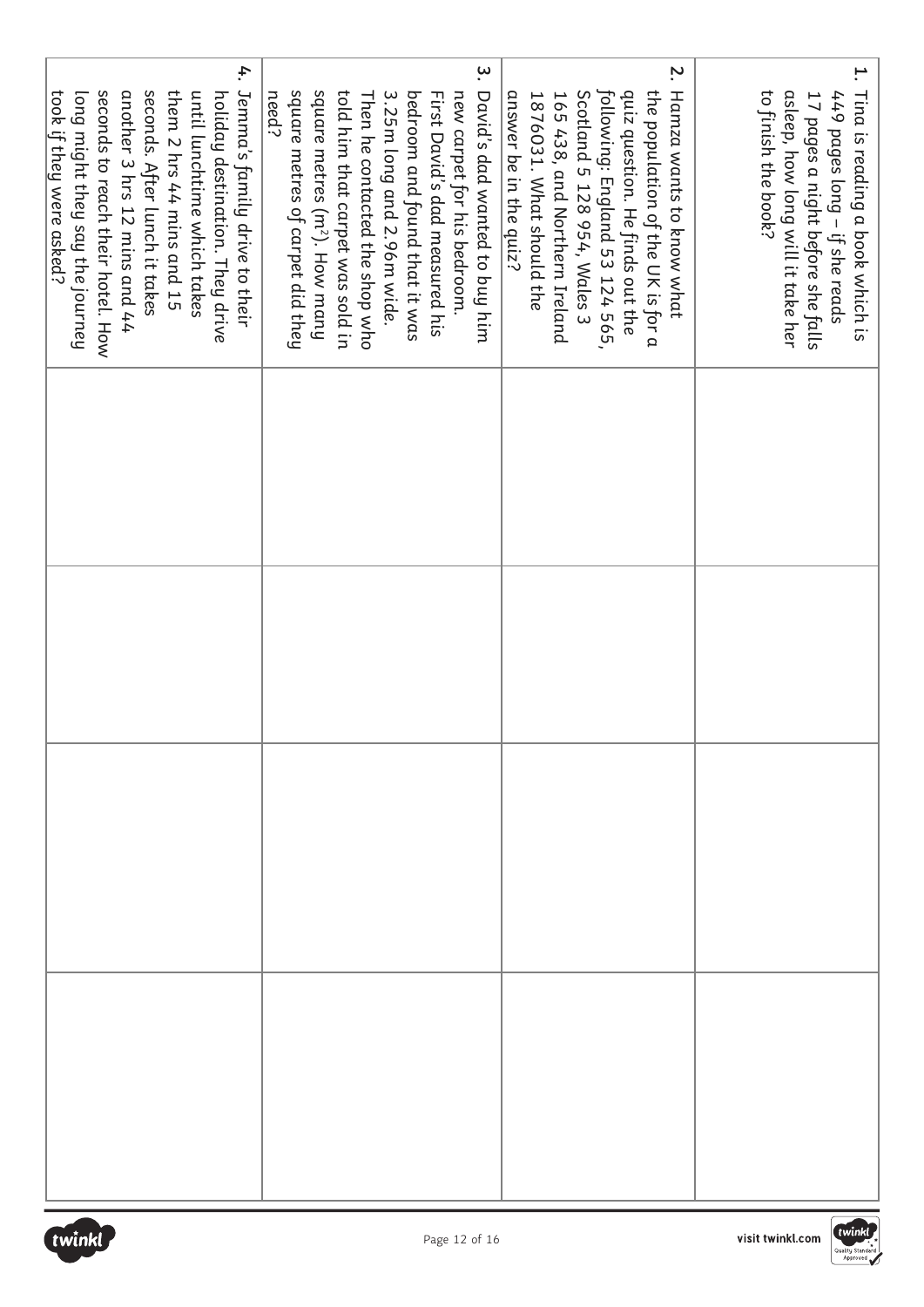# **Spend Your Lottery Winnings**

Congratulations – You have won £1 000 000 on the lottery. Which of the following items will you buy and how much will you have left? How close can you get to spending everything? You can buy more than one of each thing!



Use this space to record your shopping list and your working and fill out the total you have remaining at the bottom.



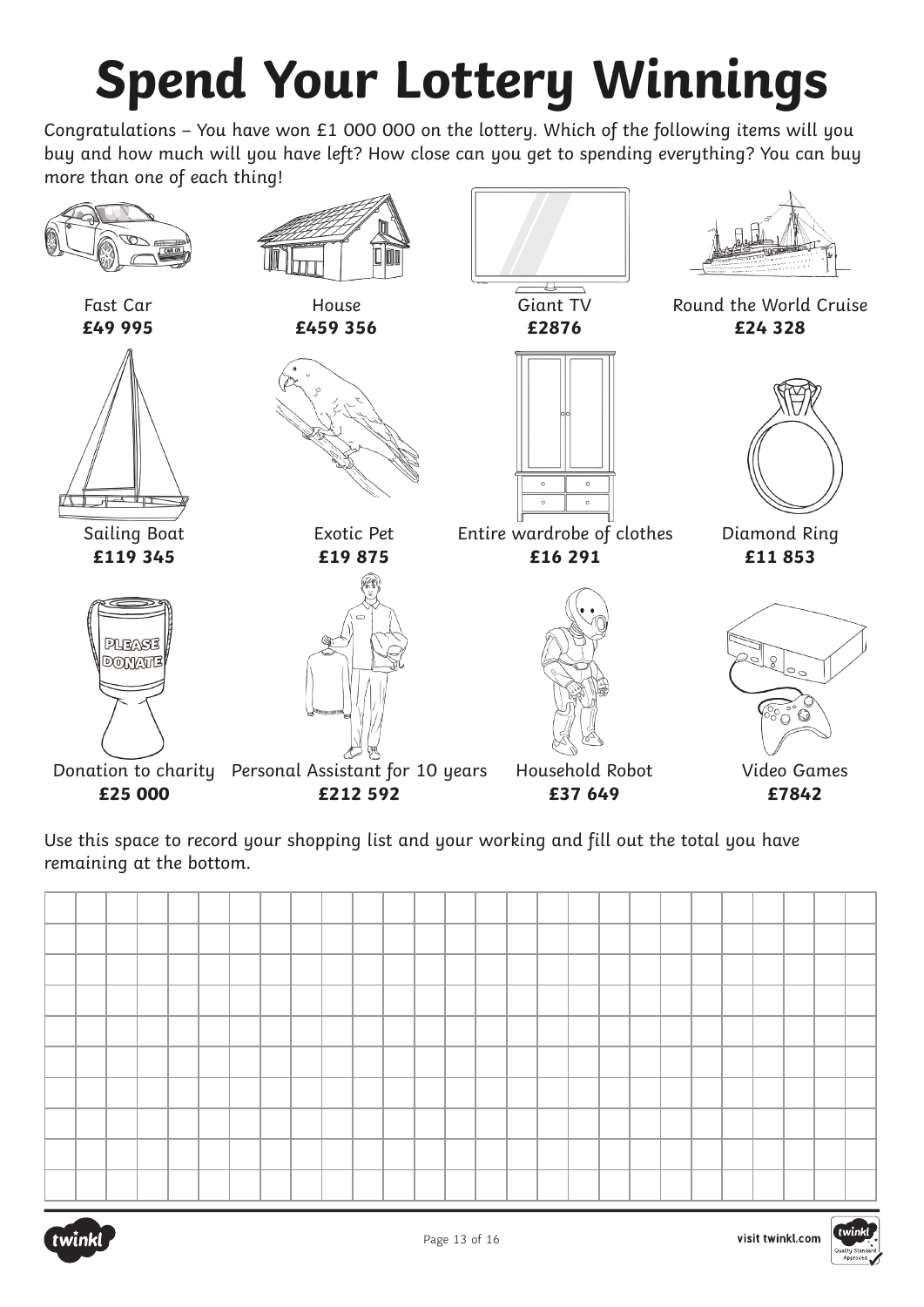Choose just one of these investment schemes below to invest your remaining money into and see what you can build it back up to in ten years. Use the grid to work out how your savings progress!

Money Remaining:

| <b>Property Investment</b>                                                                                                                                                                                                                   | High Risk Investment                                                                                                             | <b>Savings Account</b>                 |
|----------------------------------------------------------------------------------------------------------------------------------------------------------------------------------------------------------------------------------------------|----------------------------------------------------------------------------------------------------------------------------------|----------------------------------------|
| Your money doubles every 2 and<br>half years.                                                                                                                                                                                                | Toss a coin for the end of each<br>of the 10 years $-$ if it is heads,<br>double your money. If it is tails,<br>lose half of it. | earn 5% each year in<br>interest.      |
| Start a Business                                                                                                                                                                                                                             | <b>Stock Market Investment</b>                                                                                                   | Hide Your Money Under Your<br>Mattress |
| Choose how much to invest and<br>then roll a dice.<br>$1 =$ double your investment<br>$2 =$ lose it all<br>$3$ = triple your investment<br>$4 = qet$ your money back<br>$5 =$ qet half your money back<br>$6$ = qet your money back plus 50% | For 5 years earn nothing, for<br>the other 5 years earn 10%.<br>This can happen in any order<br>you like!                        | Amount doesn't change!                 |



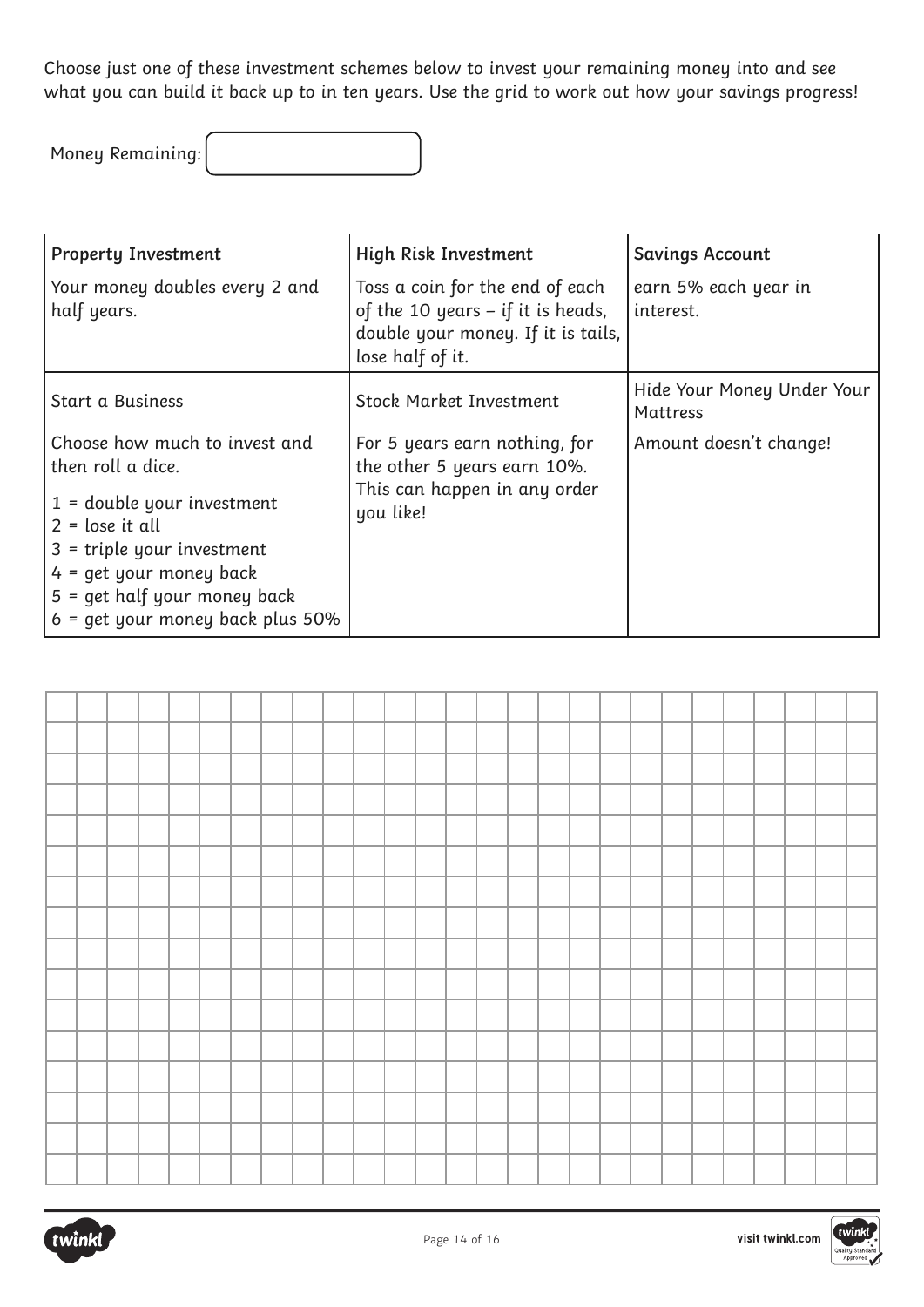# Multi-Step Addition and Subtraction Problems **Multi-Step Addition and Subtraction Problems**

| No.            | Question                                                                                                                                                                                  | Calculation required<br>(Do brackets first!) | Method | Answer |
|----------------|-------------------------------------------------------------------------------------------------------------------------------------------------------------------------------------------|----------------------------------------------|--------|--------|
| E.g.           | there?<br>the game. How many empty seats are<br>adults and 2767 children come to see<br>The stadium has 25 000 seats - 11 348                                                             | $25000 - (11348 + 2767) =$                   |        | 10 885 |
|                |                                                                                                                                                                                           |                                              |        |        |
| ∺.             | already saved £490 and then raise<br>a holiday costing £1845 – if they have<br>more do they need to save?<br>£146 from a car boot sale, how much<br>Dorothy's family are saving money for |                                              |        |        |
| $\ddot{\cdot}$ | A study of 32 164 people found that<br>How many were ambidextrous?<br>ambidextrous (could use either hand)<br>left handed and the remainder were<br>25 412 were right handed, 3849 were   |                                              |        |        |